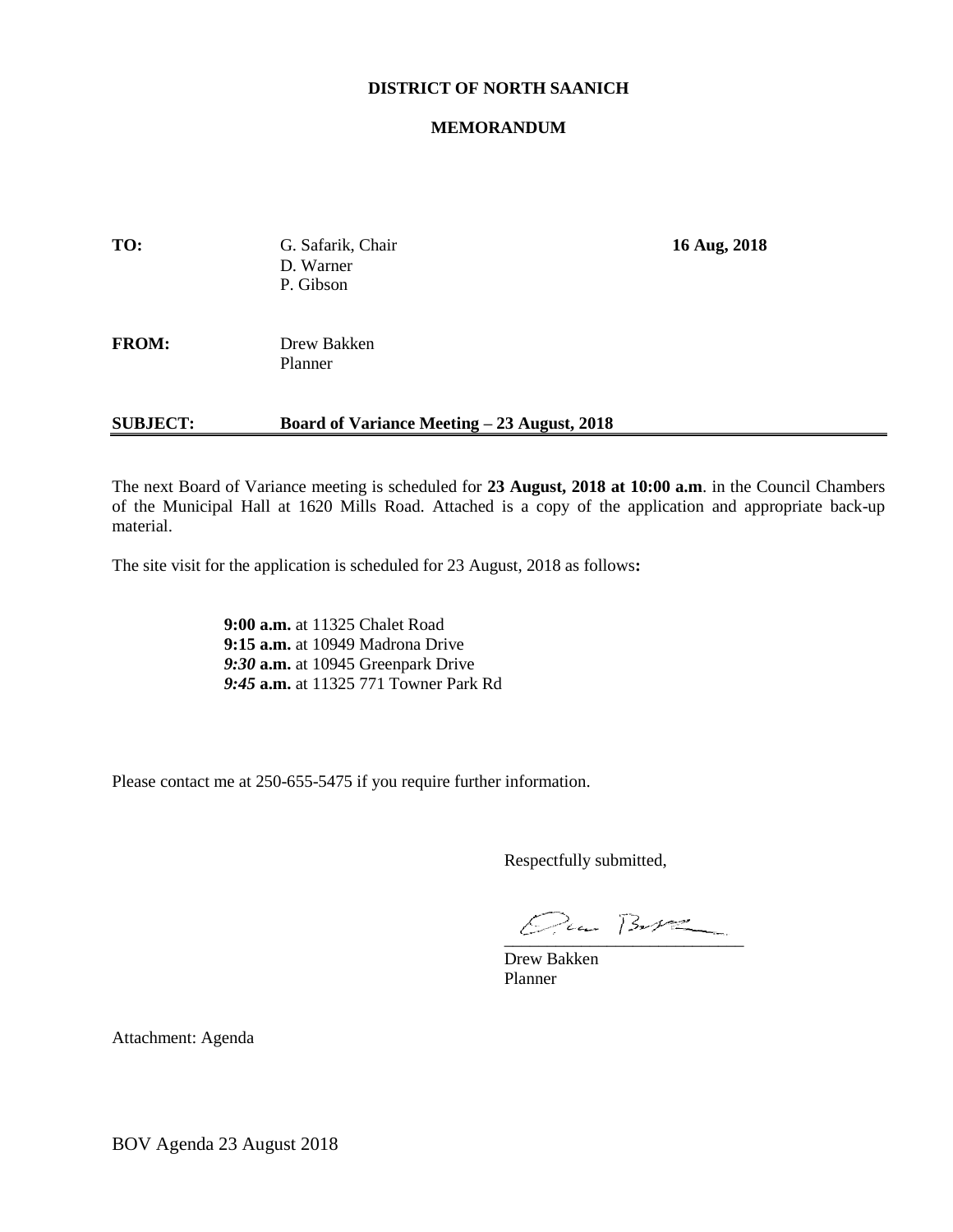## **DISTRICT OF NORTH SAANICH BOARD OF VARIANCE**

# **AGENDA**

for the meeting to be held on **23 August, 2018 at 10:00 a.m.** in the Council Chambers at 1620 Mills Road, North Saanich

# **1. ADOPTION OF THE AGENDA**

# **2. ADOPTION OF THE MINUTES**

3.1 Board of Variance Minutes for 19 July 2018.

# **3. APPLICATIONS**

| <b>3.1</b> |    |                                                              | 11325 Chalet Road – To allow for an increase to maximum height and increase size of a former<br>dwelling to be converted into an accessory building.                                                                                                                                                                                                                                                                                                                                                                                                                                                                                                           |
|------------|----|--------------------------------------------------------------|----------------------------------------------------------------------------------------------------------------------------------------------------------------------------------------------------------------------------------------------------------------------------------------------------------------------------------------------------------------------------------------------------------------------------------------------------------------------------------------------------------------------------------------------------------------------------------------------------------------------------------------------------------------|
|            | a) | Location:<br>Civic Address:<br>Applicant/Owner:<br>Variance: | Lot 3, Section 22, Range 3 West, Plan 7498<br>11325 Chalet Road<br>Paul Thiessen<br>The applicant is requesting to vary section $502.2.4(c)$ <i>of Zoning</i><br>Bylaw No. 1255 in order to increase the maximum height for an<br>accessory building located within a Single Family Residential 2<br>Zone (R-2) from 5.6m to 7.16m, an increase of 1.56m or 28%. The<br>applicant is also requesting to vary section $502.2.4(b)(iii)$ of Zoning<br>Bylaw No. 1255 in order to increase the maximum size of an<br>accessory building located within a Single Family Residential 2<br>Zone (R-2) from $102m^2$ to $134m^2$ , an increase of $32m^2$ or $31\%$ . |

## **Correspondence**:

- In Support: Email: David and Tricia Nickle (11/07/18), Email: Christine Kenwood & Andy Robinson (10/08/18) Email from Eddy and Barb Butler (12/07/18), Email: David Whitehead (13/07/18) Email from Ralph Salomons (12/07/18), Email: Suzannah Hahrt (13/07/18) Email from Gary and Susan Marvin (13/07/18)
- **3.2 10949 Madrona Drive** To allow for a decrease to minimum side setback to allow for carport

| a) | Location:                                | Lot 21, Block 91, Section 19, Range 3 West, Plan 1211                                                                                                                                                                                                                                                                                                                                                                                 |
|----|------------------------------------------|---------------------------------------------------------------------------------------------------------------------------------------------------------------------------------------------------------------------------------------------------------------------------------------------------------------------------------------------------------------------------------------------------------------------------------------|
|    | Civic Address:                           | 10949 Madrona Drive                                                                                                                                                                                                                                                                                                                                                                                                                   |
|    | Applicant/Owner:                         | Karen Jackson                                                                                                                                                                                                                                                                                                                                                                                                                         |
|    | Variance:                                | The applicant is requesting to vary section $502.2.3(d)(v)(A)$ of<br>Zoning Bylaw No. 1255 in order to decrease the minimum side<br>setback for a carport attached to a principal building located<br>within a Single Family Residential 2 Zone (R-2) from 1.5m to<br>0.89m, a decrease of $0.61m$ or $41\%$ , as well as a decrease of the<br>minimum combined side setback from 4.5m to 3.99m, a decrease of<br>$0.51m$ or $11\%$ . |
|    | <b>Correspondence:</b> None at this time |                                                                                                                                                                                                                                                                                                                                                                                                                                       |

BOV Agenda 23 August 2018